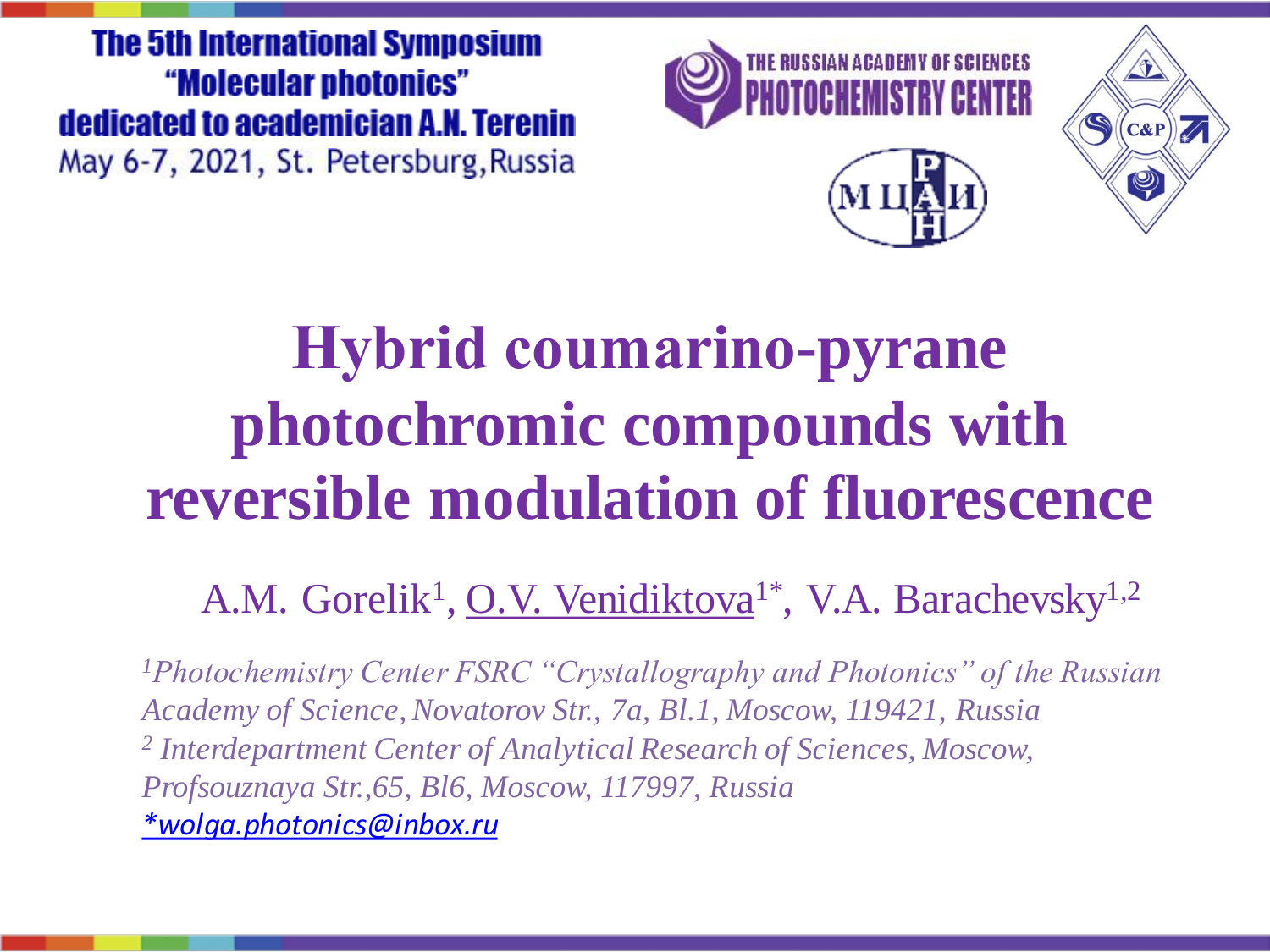

Scheme of 4-trifluoromethyl-8,8-diphenylchromeno[6,5-f]chromen-2H(8H)-one (**I**) synthesis through the condensation 4-trifluoromethylhydroxybenzocoumarin (**II**) with 1,1-diphenyl-2-propyn-1-ol (**III**) which was carried out in presence of catalytic pyridinium trifluoromethansulfonat (PTMS) and trimethyl orthoformate (TMF).

Lu X, Dong Q, Dong X, Zhao W, Synthesis and sequential photochromism of thiophene-linked bis-pyrans. Tetrachedron 2015;71:4061-4069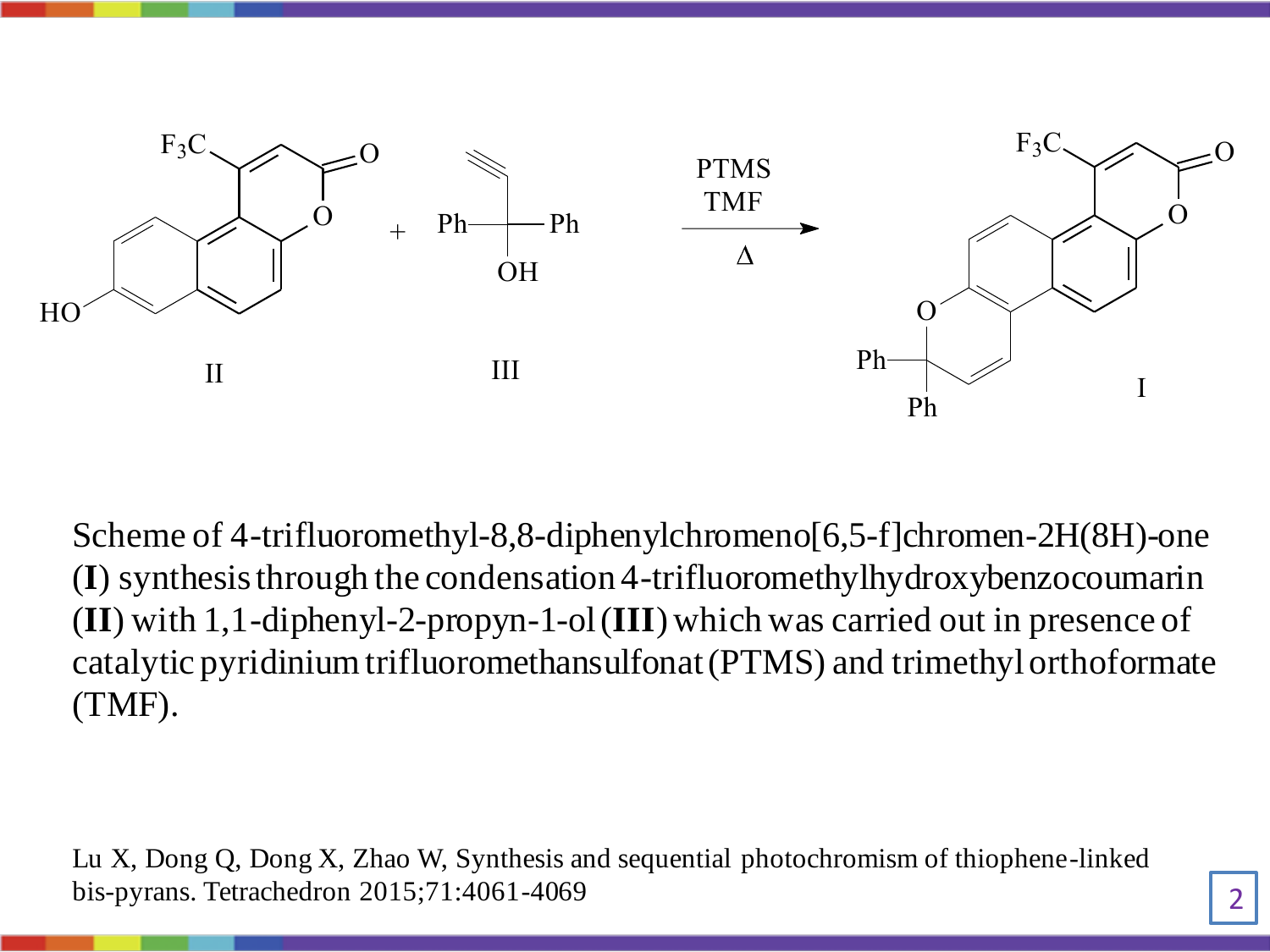## The mechanism of photochromic transformations of the pyran (**I)**



 $\lambda_A^{abs} = 404$  nm  $\lambda_B$ ε 404nm = 7460 *l\*mol-1\*cm-1*  $\lambda$ <sub>A</sub> flu = 501 nm

$$
\lambda_{\,B}^{\ \ \, abs}=467\ nm
$$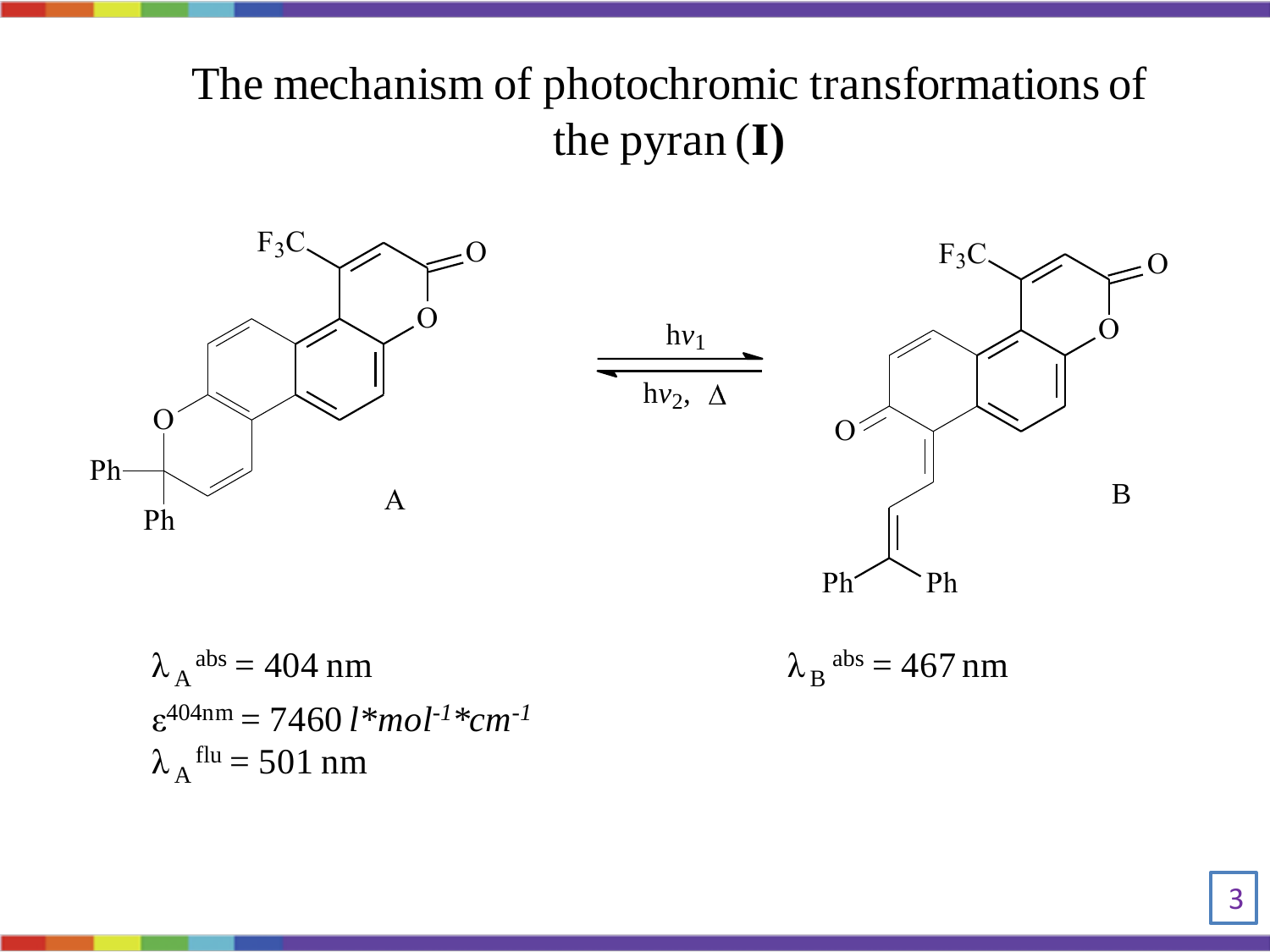

a) Absorption spectrum (1-3), fluorescence spectrum (5-7) and fluorescence excitation spectrum at 501 nm (4) before  $(1,4,5)$ , under  $(2,6)$  UV-irradiation and under dark relaxation (3,7) in toluene

b) Change in absorption (1) and modulation of the fluorescence intensity (2) under cyclic irradiation of UV and visible (Vis) light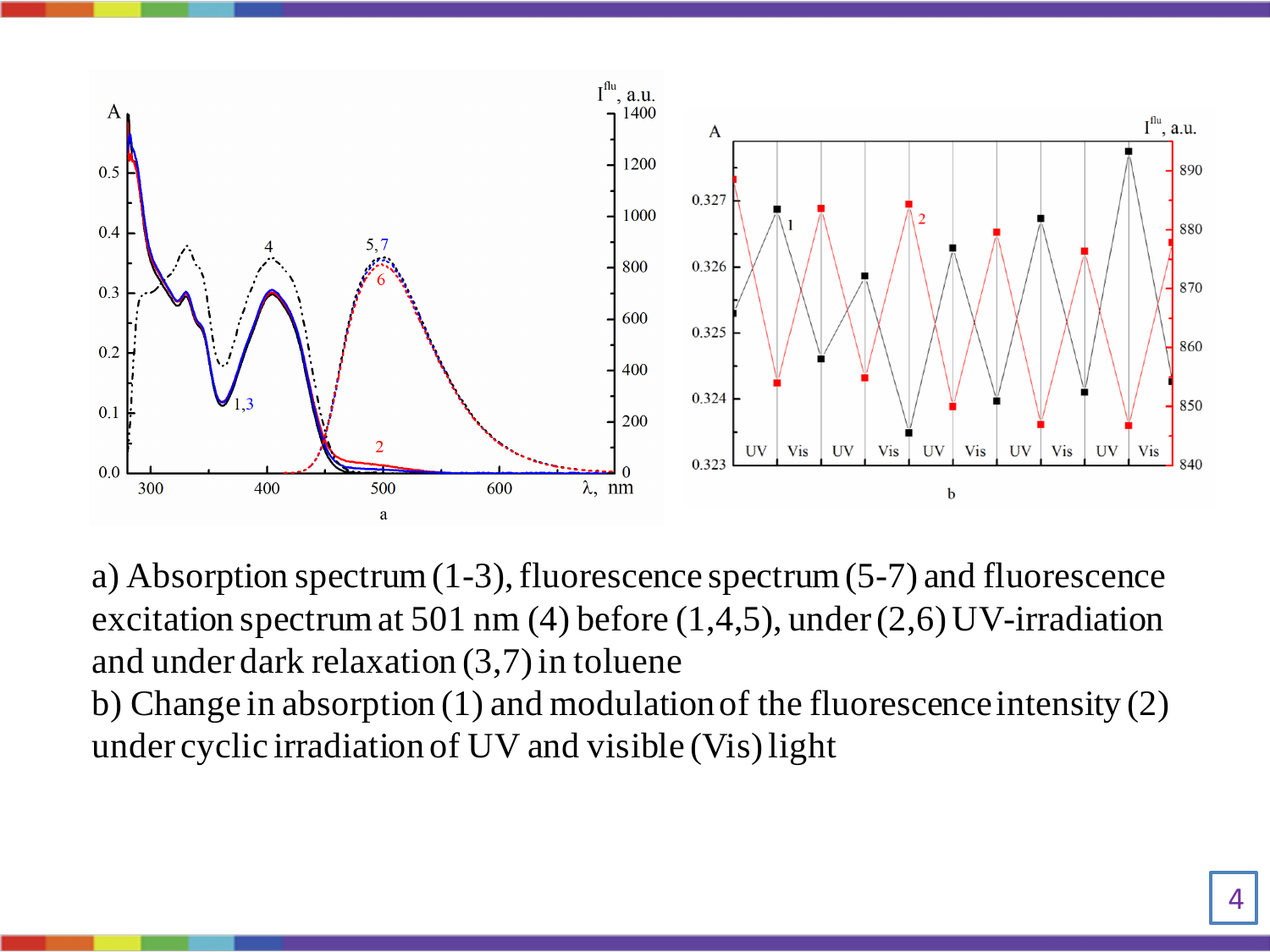We have previously studied four hybrid compounds with luminescent properties. It was shown that compounds with high luminescence intensity show insignificant photochromic changes, and vice versa.



A. Gorelik, O. Venidictova, A. Ayt, V. Barachevsky. Synthesis, photochromic and fluorescent properties of perinaphthalenon derivatives. Abstracts of XXVth IUPAC Symposium on Photochemistry, July 13 - 18, 2014, Bordeaux, France,Р192 Gorelik A.M., Venidiktova O.V., Ait A.O., Barachevsky V.A., Photochromic hybrid compounds with photoinduced modulation of fluorescence. Materials of 13 Russian Conference " Technologies and matherials for extreme

conditions" ICAR RAS 2018; 28-34

5